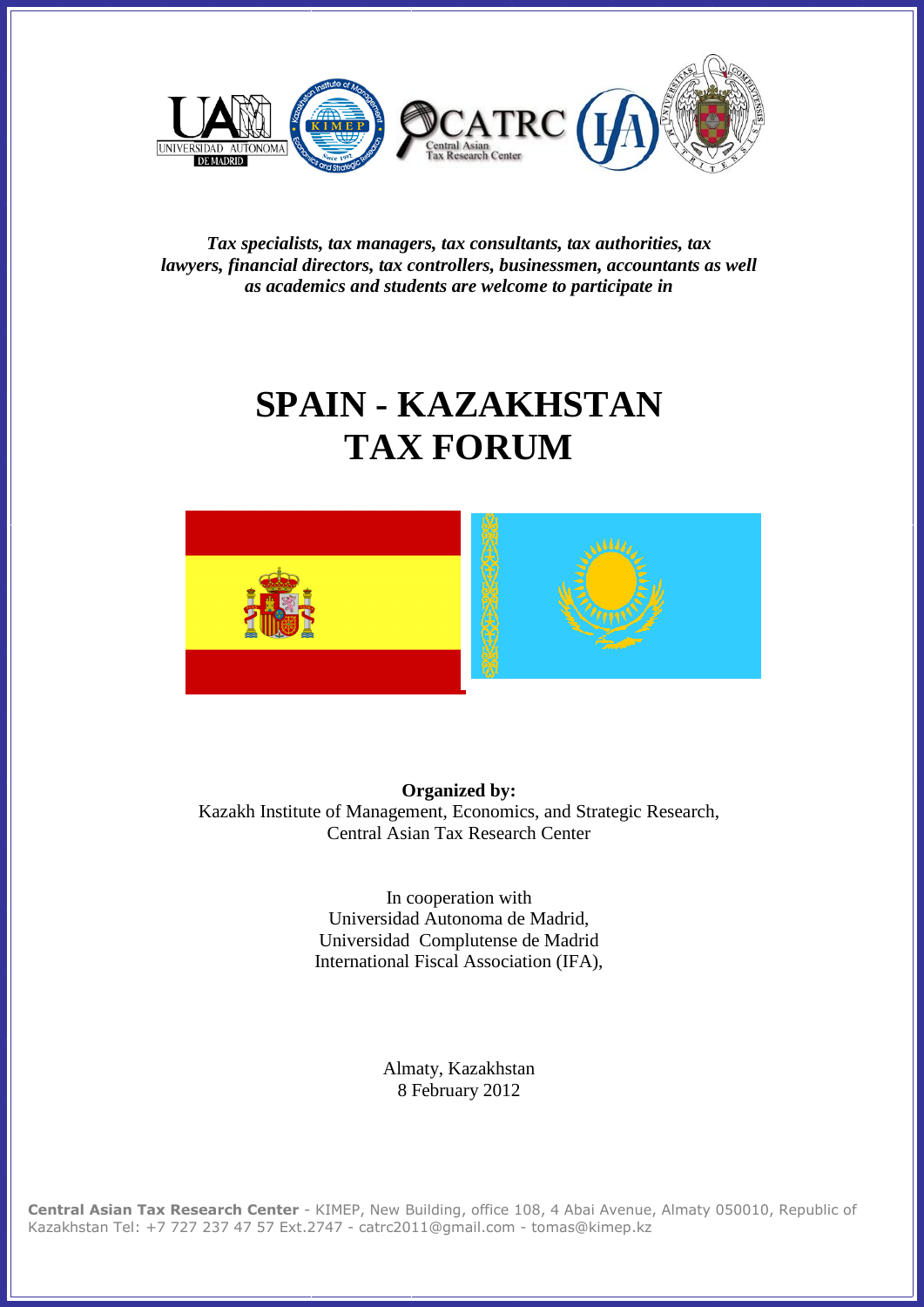

## **INVITATION**

On behalf of the KIMEP Central Asian Tax Research Center (CATRC), we cordially invite you to participate in the 1st round of Spain-**Kazakhstan Tax Forum** devoted to strengthening of mutual academic and research relationships and cooperation in tax education between two countries, which is scheduled for February 8, 2012 in Almaty, KIMEP.

## **Spain-Kazakhstan Tax Forum Description**

The Forum is organized with a purpose to carry out comparative research and also to explore and analyse various tax aspects and concepts similar but also unique to two tax systems and to build grounds for further cooperation in research findings. The guest speakers are academics and tax professors from leading Spanish universities. Several speaking slots are also reserved for representatives of industry and consulting companies.

This is the 1st round of the Tax Forum, which envisages the 2nd round to take place in Spain. Do not miss this unique opportunity to learn more about the Spanish tax system and explore the intricacies of interaction between the Kazakhstani and Spanish tax regulations, as well as issues arising from interpretation and application of Spain – Kazakhstan Tax Treaty.

Participation fee is KZT 15000

Please note that Sponsorship contributions and participation fees are intended to cover organizational costs, lunches, coffee breaks, printing materials.

All the Surplus funds from the event is allocated to Special Tax Scholarship for KIMEP Students with financial need.

\*Fee participation waiver is available – please indicate the reason for waiver \*Fee participation discount for several employees from one company is provided – for more information regarding the discounts – please contact forum's coordinator.

For more information contact: **Forum Coordinators :** Karina Muratova Tel: 8 701 237 00 77 Address: Central Asian Tax Research Center # 108 New Building , 2 Abaya avenue, Almaty, KIMEP E-mail: [catrc2011@gmail.com](mailto:catrc2011@gmail.com) Web site: [www.catrc.kz](http://www.catrc.kz/) Academic guidance: JUDr. Tomas Balco, LL.M., ACCA E-mail: [tomas@kimep.kz](mailto:tomas@kimep.kz) , [tombalco@yahoo.com](mailto:tombalco@yahoo.com)







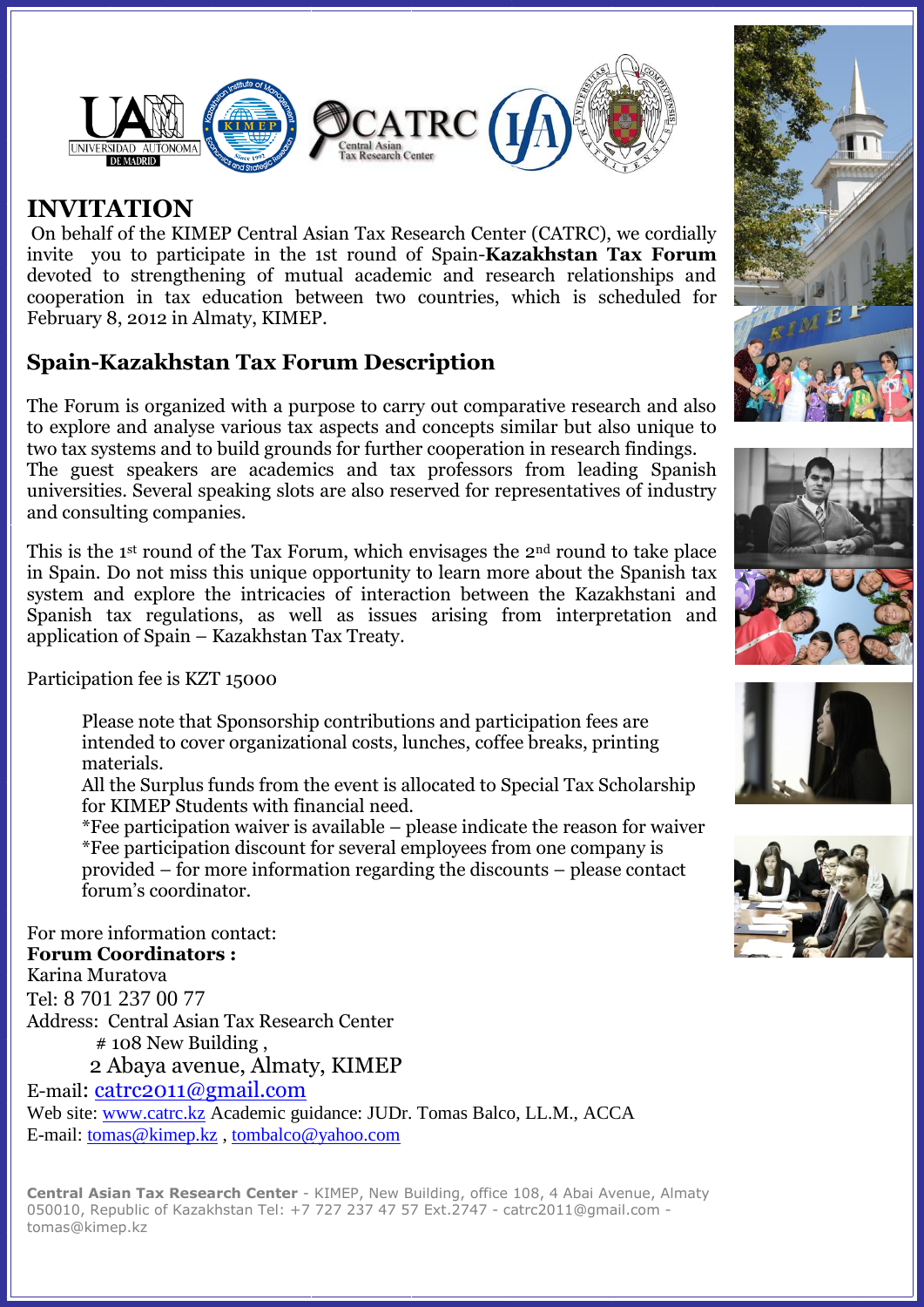

## **Program outline: Spain-Kazakhstan Tax Forum**

## **Current Issues and Future Developments**

Kazakhstan Institute of Management, Economics and Strategic Research Faculty of Law

4 Abay Ave., Almaty - KZ

## **February, 8**

10.00-10.30 Registration and welcome coffee Introduction and Opening Session (Ms. Cristina Santamaria Garcia, Prof. Terence Blackburn, Prof. Bill Gissy and Prof. Joseph Luke )

### **10.30-11.30 Session 1**

**Overview of mutual investment and trade relations** ● **Spain-Kazakhstan Economic and Trade Ties** (Ms.Cristina Santamaría García) (15 min) Discussion (15 min)

● Kazakhstani perspective (Dr. Vladimir Tyutyuryukov) (15 min) Discussion (15 min)

11.30-12.30 Session 2

#### **Confronting Tax Systems at Glance**

**Brief Overview of Spanish Tax System** (Prof. Jose Almudi) (15 min) Discussion (15 min)

● **Brief Overview of Kazakhstani Tax System** (Ms.Gulzada and Ms.Tolkyn) (15 min) Discussion (15 min)



### 12.30-13.30 **Session 3**

**Domestic provisions in Kazakhstan**

- **Introduction to international taxation** (Prof. Tomas Balco and Prof. Vladimir Tyutyuryukov)
- **Source perspective - definition of income having source in Kazakhstan, definition of Permanent Establishment, WHT mechanisms, Exemptions** (Konstantin Malko, BCB and Alla, BCB) (15 min) Discussion (15 min)
- **Residence perspective - definition of tax resident, rules on elimination of double taxation** (Kuralay Baisalbayeva, BCB) (Togzhan Zhumasheva, BCB) (15 min) Discussion (15 min)

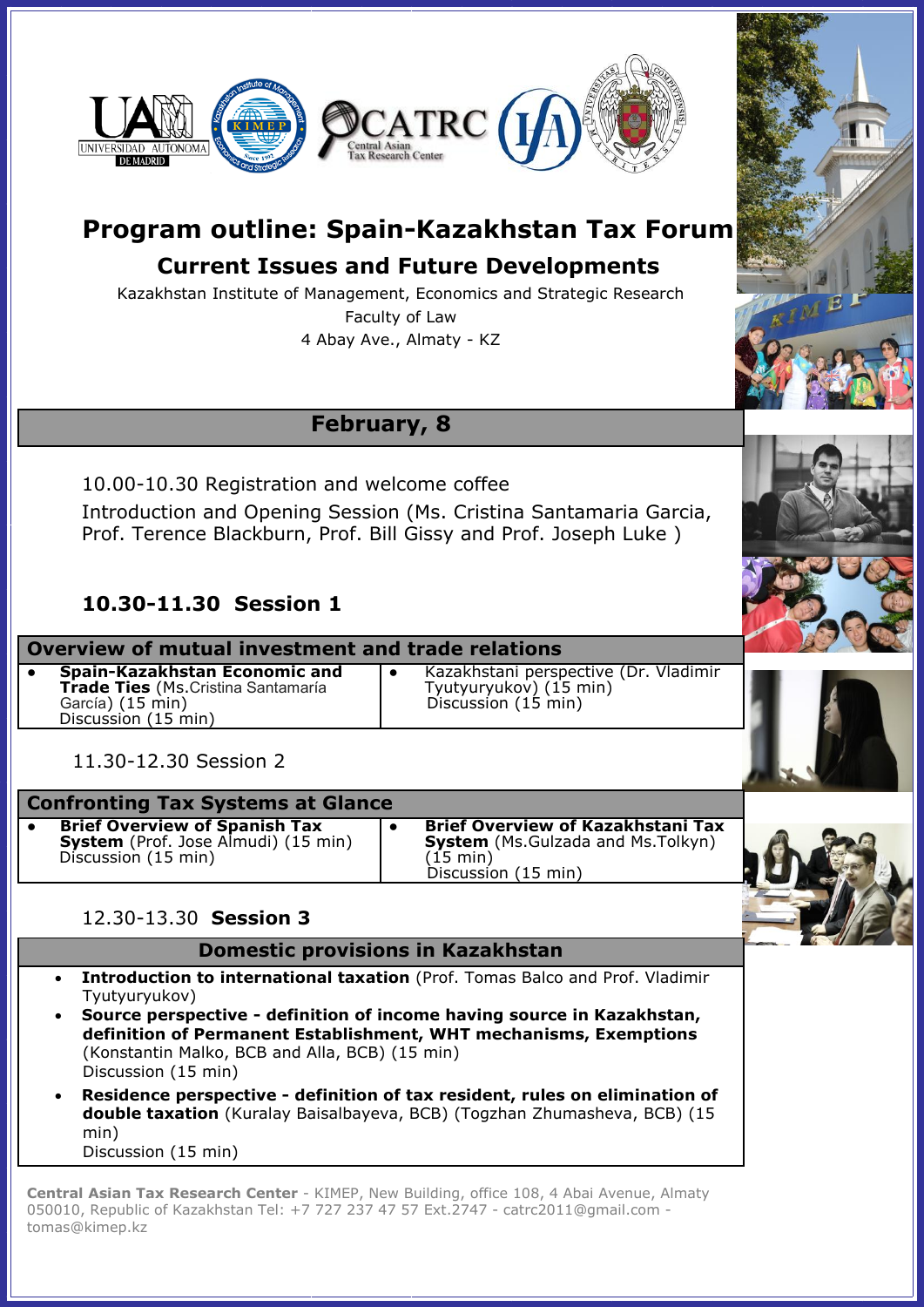

## **Focus on International Taxation - domestic provisions**

- **Domestic provisions in Spain, (Félix Vega)** Discussion (10 min)
- **Source perspective - definition of income having source in Spain, definition of Permanent Establishment, WHT mechanisms, Exemptions** (**Félix Vega**) (15 min) Discussion (10 min)
- **Residence perspective - definition of tax resident, rules on elimination of double taxation** (**Félix Vega**) (15 min) Discussion (10 min)

16.00-17.00 Session 5

#### **Tax Treaty Session**

**Tax Treaty Network of Spain and key procedural aspects of treaty application** (Prof. Félix Vega) (15 min)

- Discussion (15 min)
- **High-lights of Tax Treaty Case Law (**Prof**.** Jose Almudi**)**
- **Tax Treaty Network of Kazakhstan and key procedural aspects of treaty application** (Elvira Hailiulina, MBA) (15 min) **Discussion** (15 min)
- **Analysis of Spain - Kazakhstan Tax Treaty** (Karina Muratova, BCB 4 Students TBC and Samrat Aikenov) (15 min) Discussion (10 min)



| <b>Special Topics</b>                                                                                                                         |                                                                                                                                                                                            |
|-----------------------------------------------------------------------------------------------------------------------------------------------|--------------------------------------------------------------------------------------------------------------------------------------------------------------------------------------------|
| <b>Spanish Perspective</b>                                                                                                                    | Kazakhstani Perspective                                                                                                                                                                    |
| <b>General Anti-Avoidance Rules (15)</b><br>$\bullet$<br>min)<br>Discussion (10min) Prof. José<br><b>Almudí</b>                               | <b>General Anti-Avoidance Rules</b><br>(Daan) (15 min)<br><b>Discussion</b> (10min)<br><b>Special Anti-Avoidance Rules</b><br>(Alina Ishalevva, LLM) (15 min)<br><b>Discussion</b> (10min) |
| <b>Special Anti-Avoidance Rules (15)</b><br>$\bullet$<br>min)<br>Special incentives, taxation of<br>$\bullet$<br><b>SMEs, Spain vs Europe</b> | <b>Special Incentives</b><br><b>Taxation of SMEs</b><br><b>Kazakhstan vs CIS</b>                                                                                                           |
|                                                                                                                                               |                                                                                                                                                                                            |





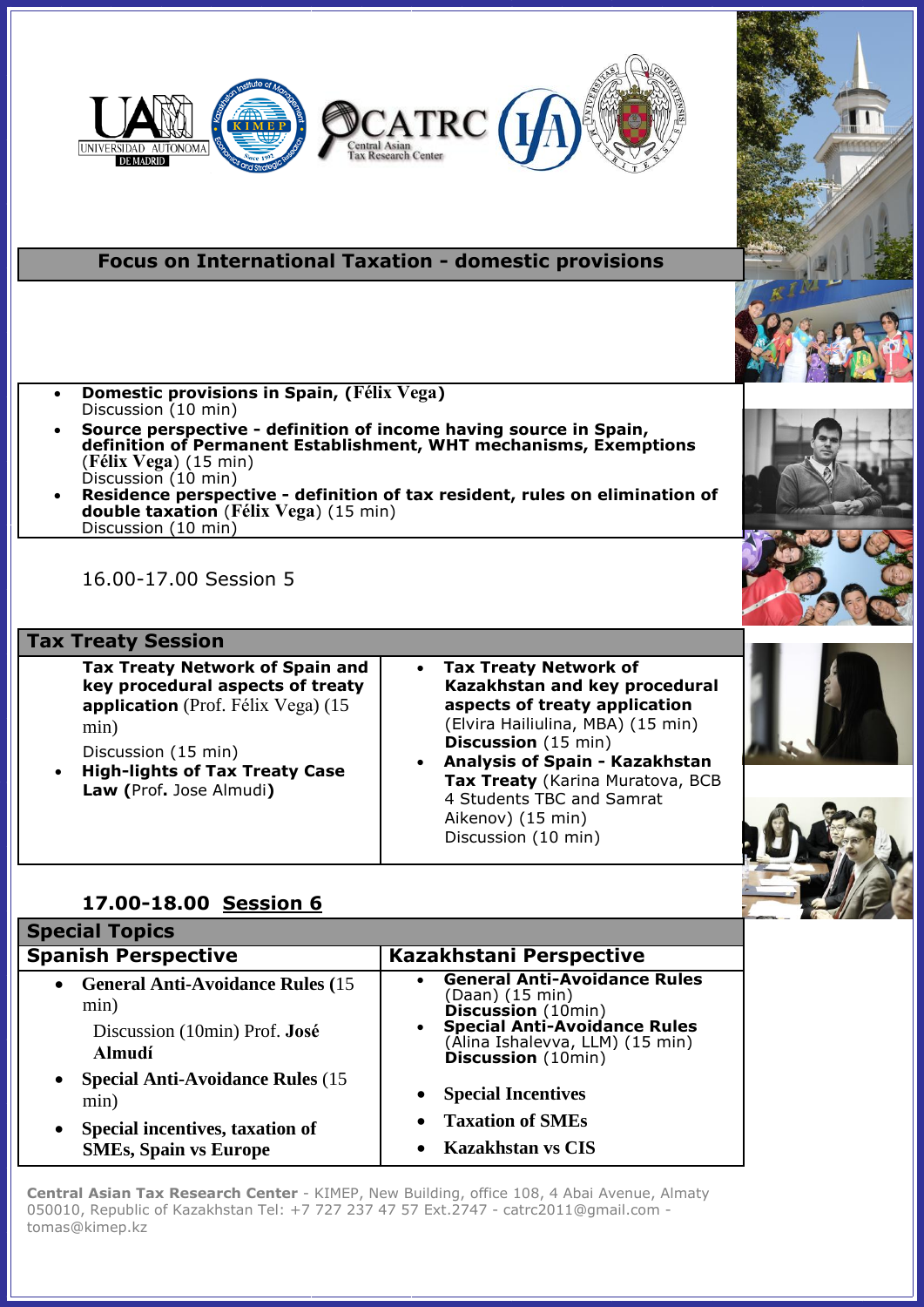

## **SPONSORSHIP PROPOSAL**

Central Asian Tax Research Center invites corporations and organizations to support and sponsor **Spain-Kazakhstan Tax Forum**. Funding is needed to provide for expenses related to support expenses of Spanish delegation and also to cover the expenses related to the organization of this event. This is an excellent opportunity for your organization to demonstrate its involvement in this area and promote your products and services in front of resident Spanish business community. We are offering a limited number of sponsorship opportunities in order to provide our sponsors with a high level of visibility with impressive group of media and business sector. Should your organization have specific research questions that you would like to include into the research focus or would welcome other sponsorship benefits, we are prepared to include such benefit into your sponsorship package.

#### **SPONSORSHIP BENEFITS:**

#### *Publicity and promotion*

Your sponsorship will be supported heavily through an integrated marketing,

advertising and public relations program. Your participation will be promoted through a variety of email campaigns, newsletters, periodicals and during the seminar itself.

Previous Media Coverage: "Delovoy Kazakhstan", "Taxes and Finance", "Accounting and Audit", Web journal "KIMEP bulletin" "Accounting and Audit", Web journal "KIMEP bulletin" <http://bulletin.kimep.kz/> , Web announcements about upcoming Events by American Chamber of Commerce, Kazakhstan, CATRC "Tax Alerts", monthly published paper edition, distributed to different Public Tax and Commercial Events

#### o *Networking with business professionals*

During the seminar, sponsors can obtain direct access to the industry leaders and professionals in a wide range of business activities. Such networking can generate valuable contacts during and after the event.

#### o *Distribution of Company Profile and Services*

The conference kits can include the sponsoring companies' profiles and services. This is an opportunity for reference guide and a regular reminder of the sponsors' products or services.

#### o *Strengthening your Corporate Image*

Through the conference, your company will be projected as an industry player and leader committed to activities that benefit the business society.

#### o *Networking with students-presenters*











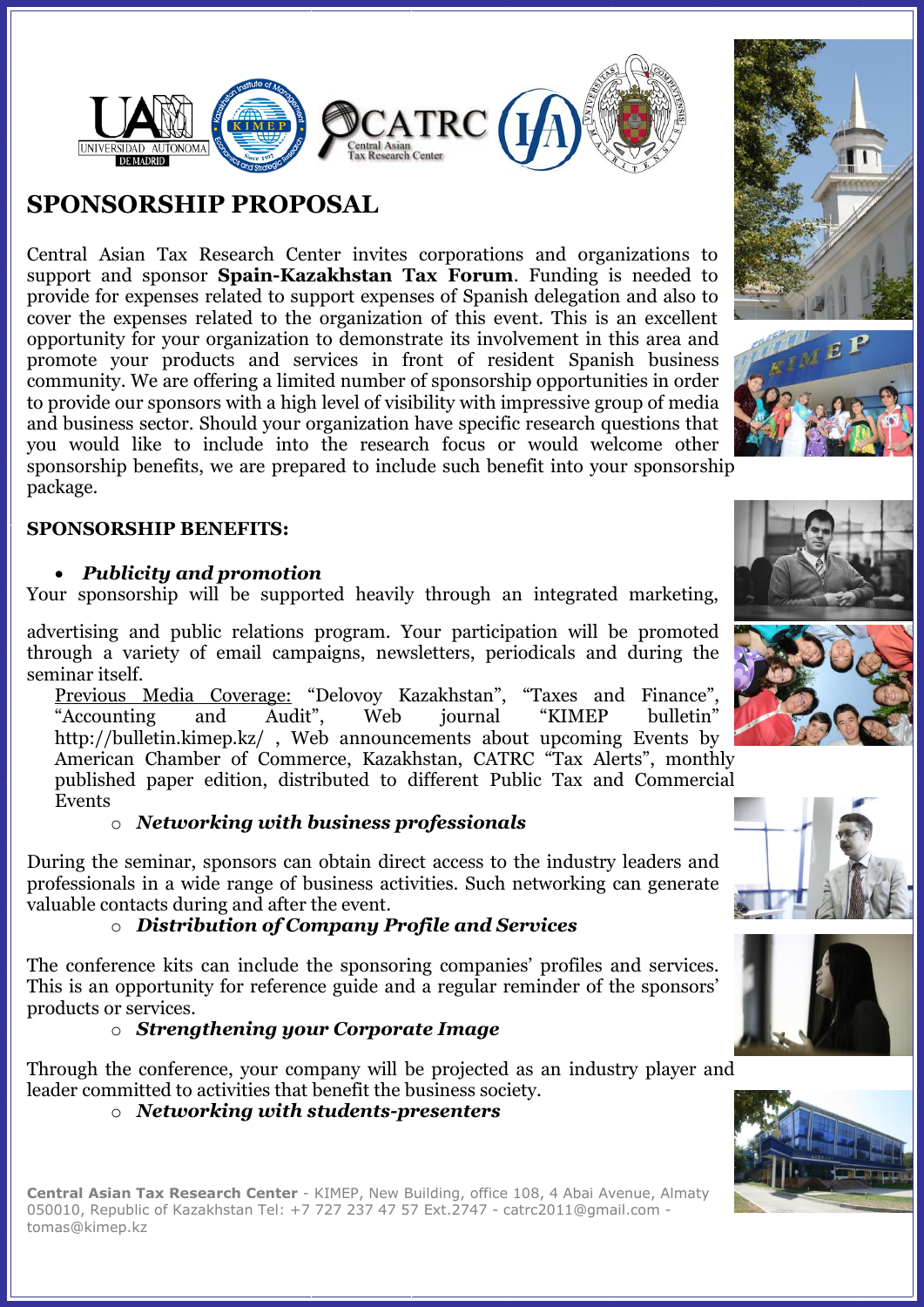

The seminar will provide an opportunity for companies to find future valuable and knowledgeable employees as students will make a deep research and present the issue and their proficiency in this sphere. **SPONSORSHIP CATEGORIES:**

#### **Gold Sponsor**: More than **\$ 3000 USD**

This sponsorship will include:

- $\checkmark$  Moderator role on workshop is reserved to your company
- $\checkmark$  Prime acknowledgement in all pre-conference literature including the main conference announcements and brochures.
- Prominent inclusion of your corporate logo highlighted by the words "**Gold Sponsor**" in all conference collateral including conference brochure, conference journal, banners, streamers, mailers, media releases.
- $\checkmark$  Invitations to other networking and social events that will take place during the conference.
- Acknowledgement as *"Gold Sponsor"* in key conference activities, including the Formal Ceremonies.
- $\checkmark$  Advertisement of your products and services.

#### **Silver Sponsors:** More **\$ 2000 USD**

- $\checkmark$  Acknowledgement in all pre-conference literature including the main conference announcements and brochures.
- Inclusion of your corporate logo highlighted by the words "**Silver Sponsor**" in all conference collateral including conference brochure, conference journal, banners, streamers, mailers, media releases.
- $\checkmark$  Invitations to other networking and social events that will take place during the conference
- Acknowledgement as *"Silver Sponsor"* in key conference activities, including the Formal Ceremonies.

#### **Other Sponsors:**

We would be glad if you could also support us by media coverage, lunch, refreshments and any other help in kind.

We have outlined our ideas about how we can meet your marketing objectives at the Tax Forum. We would also like to hear your ideas. Call or write to us to discuss how we can work together to design a customized sponsorship package to meet your specific needs and marketing communication strategies and directions.









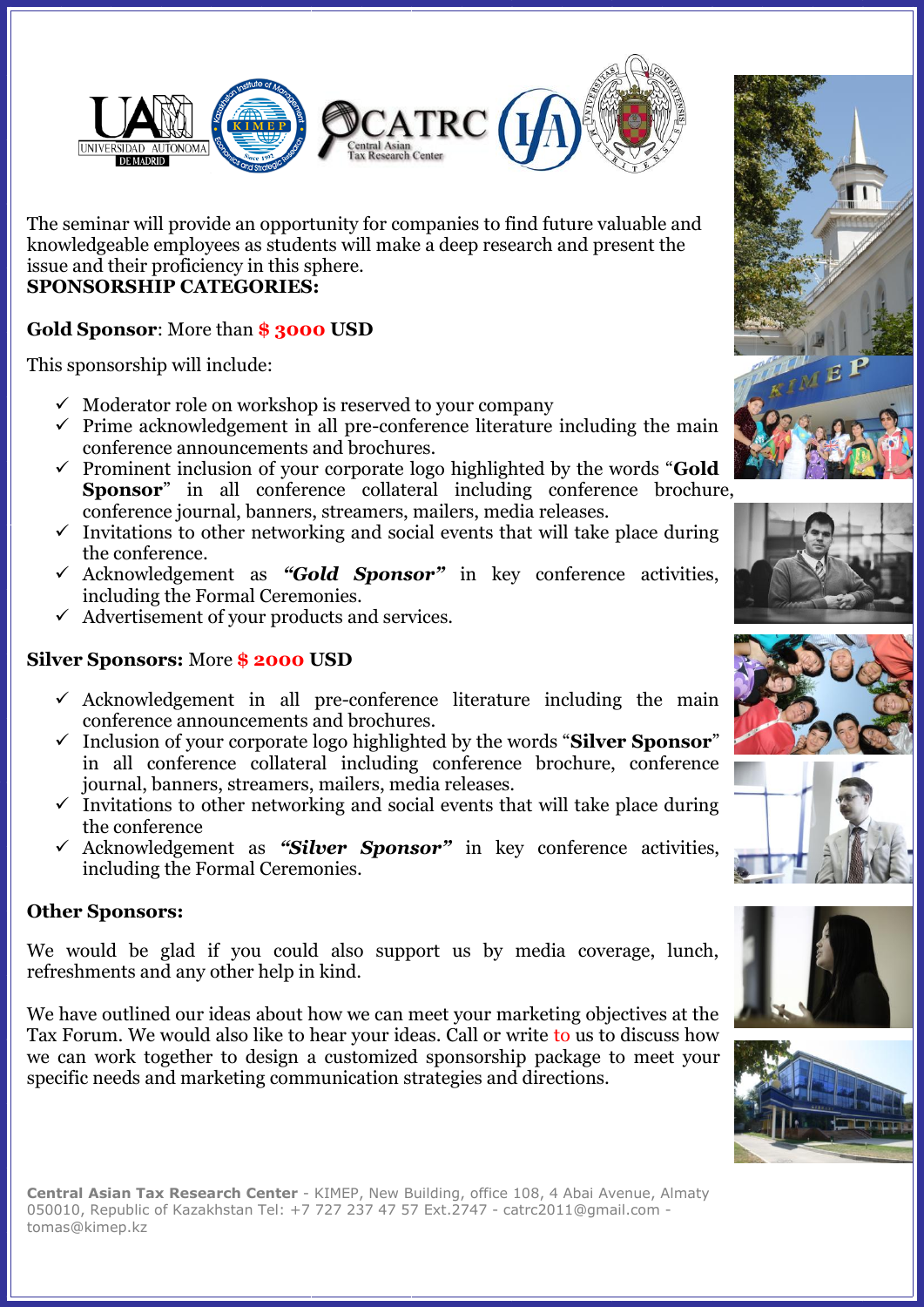

## **Organizers background About CATRC (Central Asian Tax Research Center)**

Central Asian Tax Research Center (CATRC) of Kazakhstan Institute of Management, economics and Strategic Research (KIMEP), founded by Dr. Chan Young Bang, the President of KIMEP and currently directed by Prof. Tomas Balco, is specialized applied research center organized as independent academic unit under the School of Law at KIMEP with the primary focus on tax research on Kazakhstan and Central Asian and secondary focus on CIS countries and Eastern/Central Europe. The Center is designated to carry put a wide range of academic and client-focused research.

The Center presents the results of its research through regular external events dedicated to the various areas. Objective is to share the knowledge with the business community and reciprocally also to get further inputs and support for further research from the community.

Also the Center provides the platform for research within Kazakhstan, providing independent advice to key players in Kazakhstan and Central Asia, such as Foreign Investors, the Tax Payer Community, and the Governments of the respective Republics on issues related to improvement of the tax policy, tax legislation and administrative framework.

Spain-Kazakhstan Tax Forum is already the third similar event organized by CATRC and is based on model of successful Korea - Kazakhstan Tax Forum and China - Kazakhstan Tax Forum. It is also one of the several major events held by CATRC this year.

The Center is looking for sponsors, partners and research fellows, as well as fulltime academics and staff.

For more information about the activities of the CATRC, sponsorship and partnership opportunities or to request assistance/research services, in-house and external tax training or simply be included into the mailing list for future events,

please contact: [catrc2011@gmail.com](../Local%20Settings/Temporary%20Internet%20Files/Content.IE5/7795I3NW/Local%20Settings/Temporary%20Internet%20Files/Content.IE5/55ZX1GE9/catrc2011@gmail.com) or [tombalco@yahoo.com](../Local%20Settings/Temporary%20Internet%20Files/Content.IE5/7795I3NW/Local%20Settings/Temporary%20Internet%20Files/Content.IE5/55ZX1GE9/tombalco@yahoo.com)

More information is available: [www.catrc.kz](http://www.catrc.kz/)